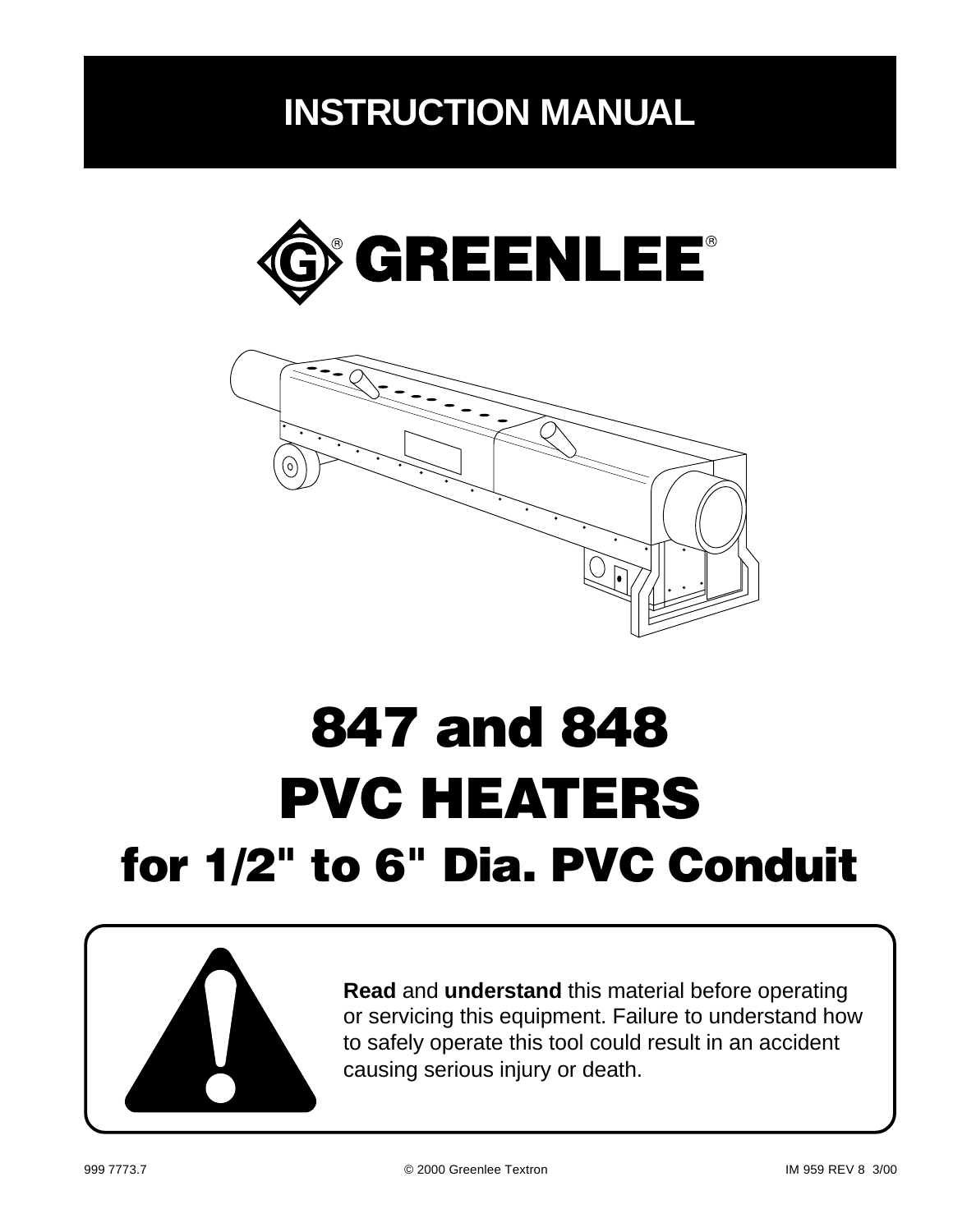#### **Table of Contents**

#### **Description**

Greenlee 847 and 848 PVC Heaters are intended to heat plastic conduit for bending.

Optional accessories include Greenlee Model 857 PVC Roller Support for supporting long pieces of conduit, and PVC Plugs to help prevent the PVC from collapsing. See a Greenlee catalog for more information.

#### **Purpose**

This instruction manual is intended to familiarize operators and maintenance personnel with the safe operation and maintenance procedures for the Greenlee 847 and 848 PVC Heaters. This manual should be kept available to all operating and maintenance personnel.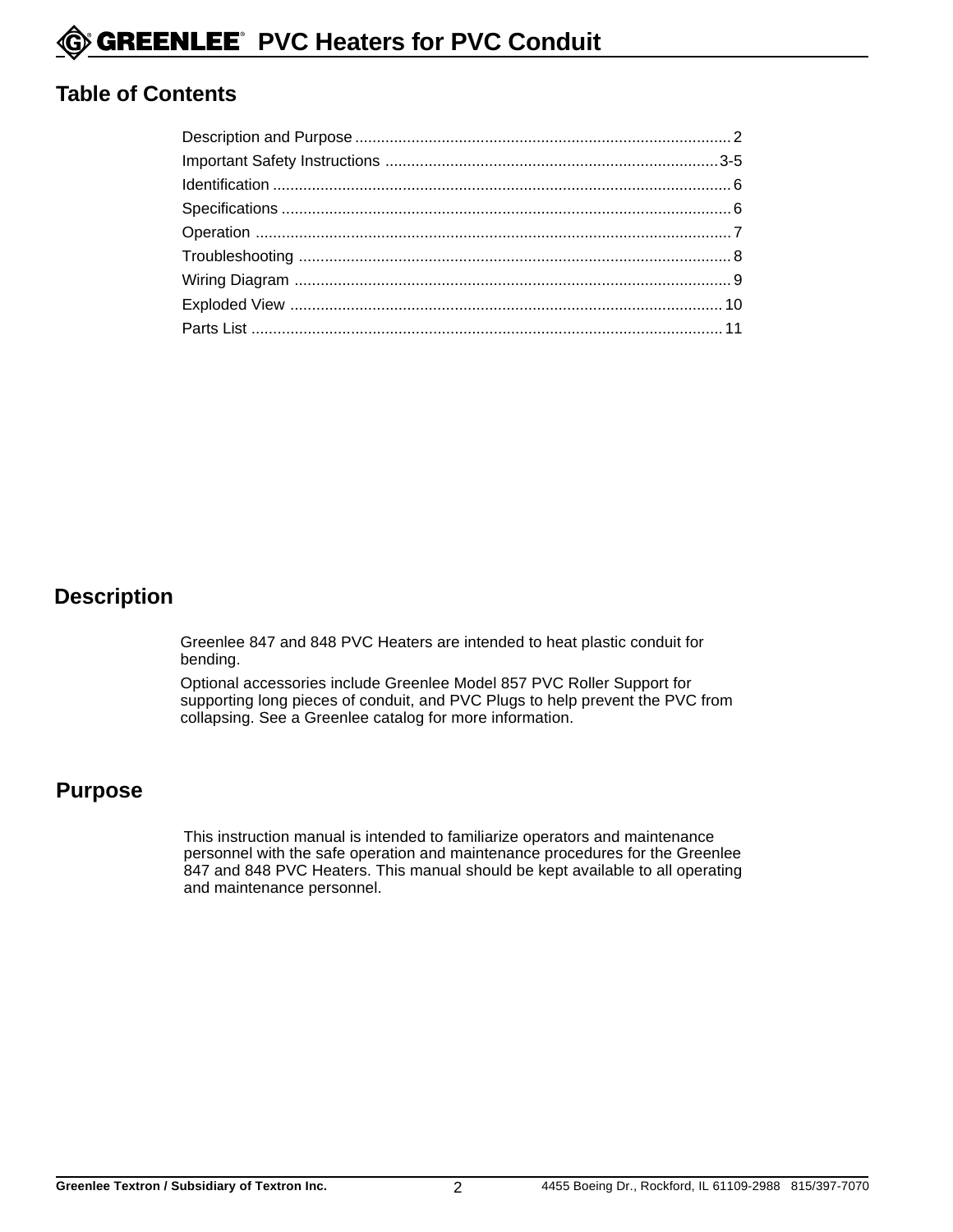## **IMPORTANT SAFETY INSTRUCTIONS**



The symbol above is used to call your attention to instructions concerning your personal safety. Watch for this symbol. It points out important safety precautions. It means **"ATTENTION! Become alert! Your personal safety is involved!"** Read the message that follows and be alert to the possibility

## **ADANGER**

Immediate hazards which, if not avoided, WILL result in severe personal injury or death.

## **AWARNING**

Hazards or unsafe practices which, if not avoided, COULD result in severe personal injury or death.

# **ACAUTION**

of personal injury or death.<br>Hazards or unsafe practices which, if not avoided, COULD result in minor personal injury or property damage.

Safety is a critical factor in the design of Greenlee equipment. The best program starts with a safety-conscious operator. The information highlighted in this bulletin describes operating practices for the benefit of the workers who will use our equipment in their daily jobs. Comments from users are appreciated.



## **AWARNING**

A person who has not read and does not understand all operating instructions is not qualified to operate this tool.

Failure to read and understand safety instructions could result in injury or death.

# **SAVE THESE INSTRUCTIONS**

**Additional copies of this manual are available upon request at no charge.**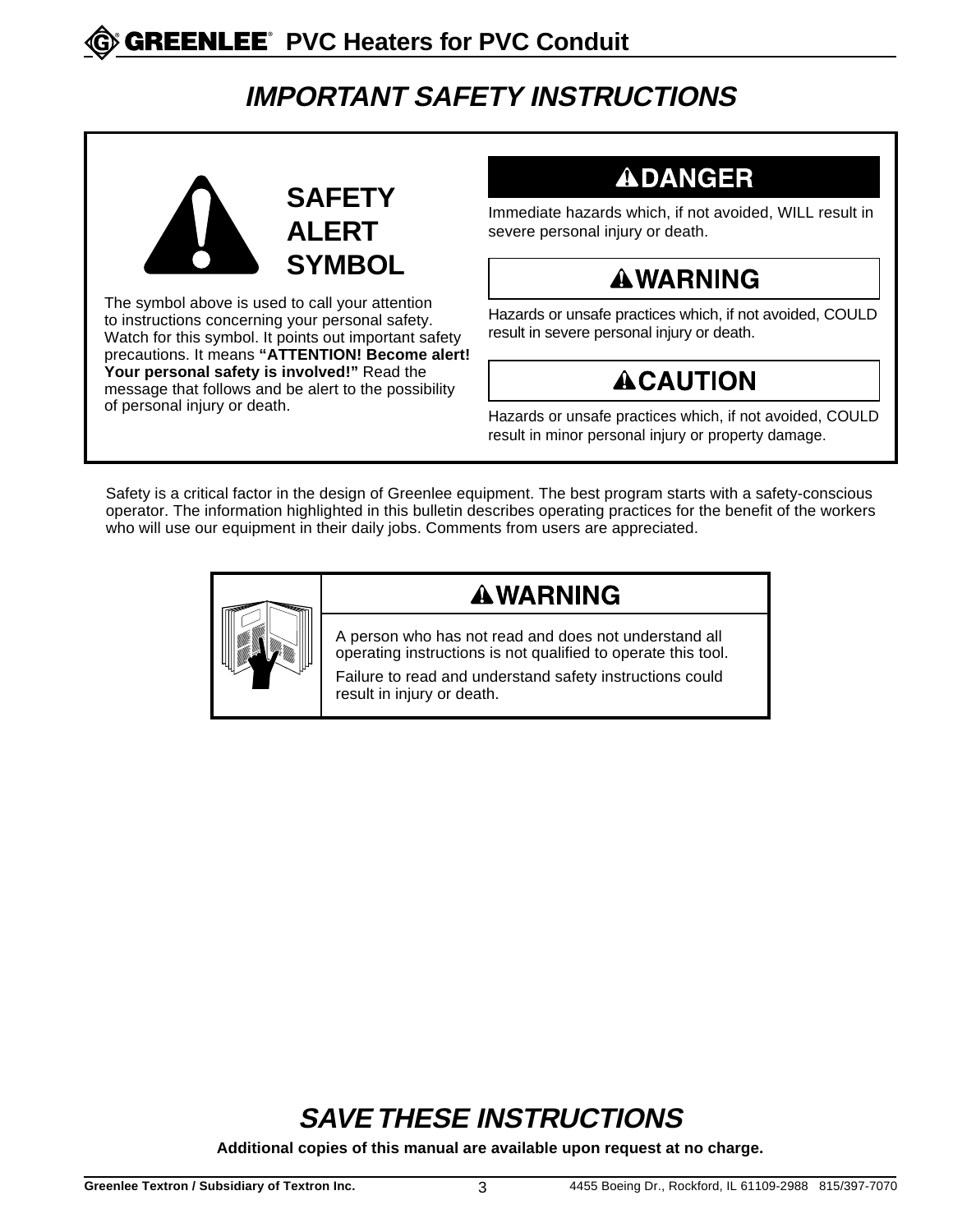## **IMPORTANT SAFETY INSTRUCTIONS**

## **ADANGER**

Do not use this heater in a hazardous environment. Hazards include flammable liquids, gases, or other materials. Using this heater in a hazardous environment can result in a fire or explosion.

Failure to observe this warning will result in severe injury or death.



## **AWARNING**

Electric Shock Hazard. Do not expose heater to rain or moisture. Failure to observe this warning can cause severe injury or death.

## **AWARNING**

- Heater temperature will exceed 538° C (1000° F).
- Wear insulated gloves when using this heater and when bending PVC.
- Do not leave heater unattended.
- Unplug when not in use.

Failure to observe these warnings can result in severe burns.



### **AWARNING**

Use in a well-ventilated area. Hot PVC will give off fumes. Failure to observe this warning or precaution can result in serious injury or death.

## **ACAUTION**

- Inspect tool before operating. Replace any worn, damaged or missing components with Greenlee replacement parts.
- Use this heater for manufacturer's intended purpose only. Do not use as a space heater. Use other than that which is described in this manual can result in injury or property damage.

## **IMPORTANT**

If using an extension cord, use one with the following characteristics:

- 14 AWG minimum
- 45 meters (150') maximum

Using a lighter gauge or longer cord will cause a loss of heating power.

# **SAVE THESE INSTRUCTIONS**

**Additional copies of this manual are available upon request at no charge.**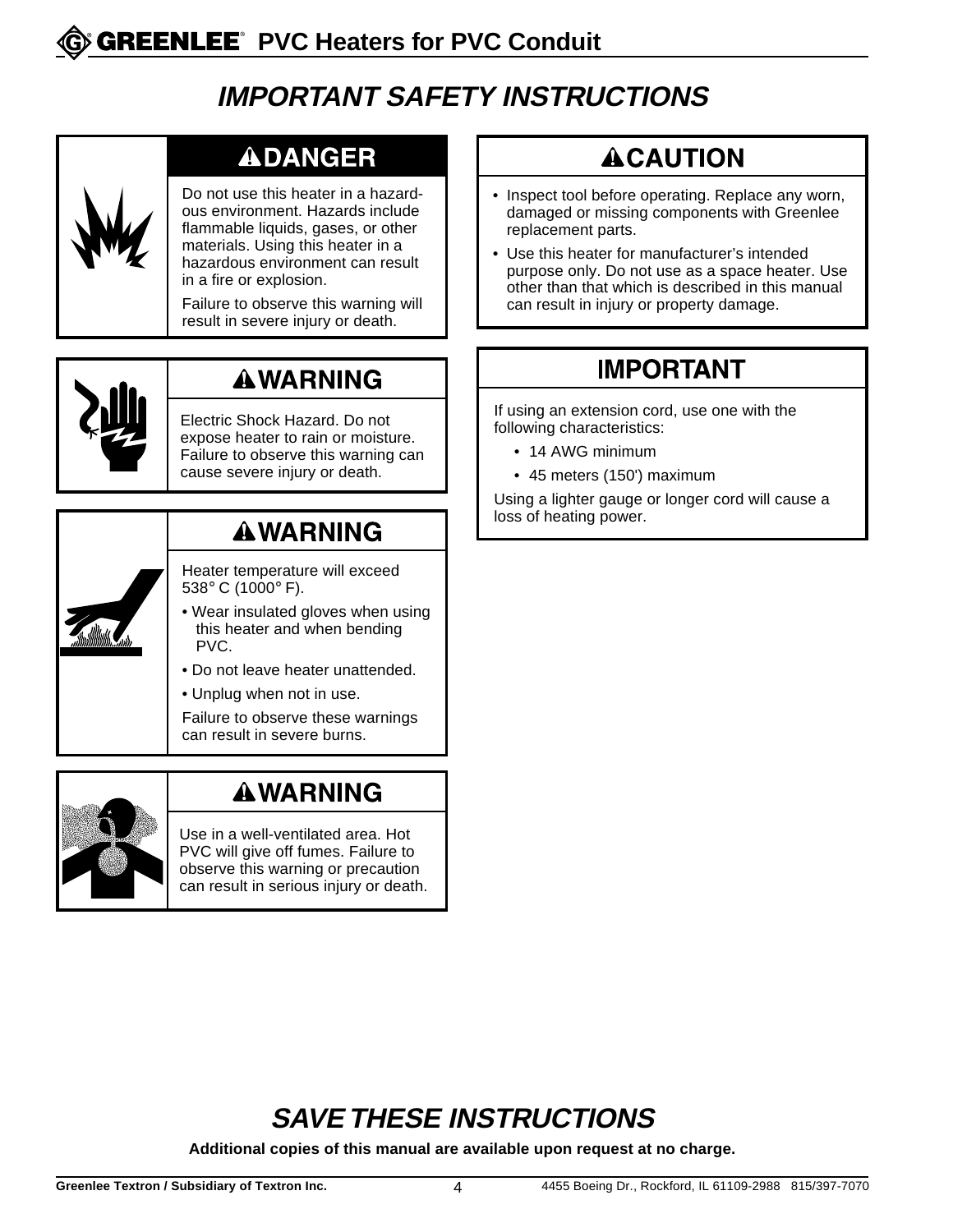## **IMPORTANT SAFETY INSTRUCTIONS**



This tool must be grounded. In the event of a malfunction or breakdown, an electrical ground provides a path of least resistance for the electric current. This path of least resistance is intended to reduce the risk of electric shock.

This tool's electric cord has a grounding conductor and a grounding plug as shown. Do not modify the plug. Connect the plug to a corresponding receptacle that is properly installed and grounded in accordance with all national and local codes and ordinances. Do not use an adapter.



30-Amp/250 Volt Locking Plug and Receptacle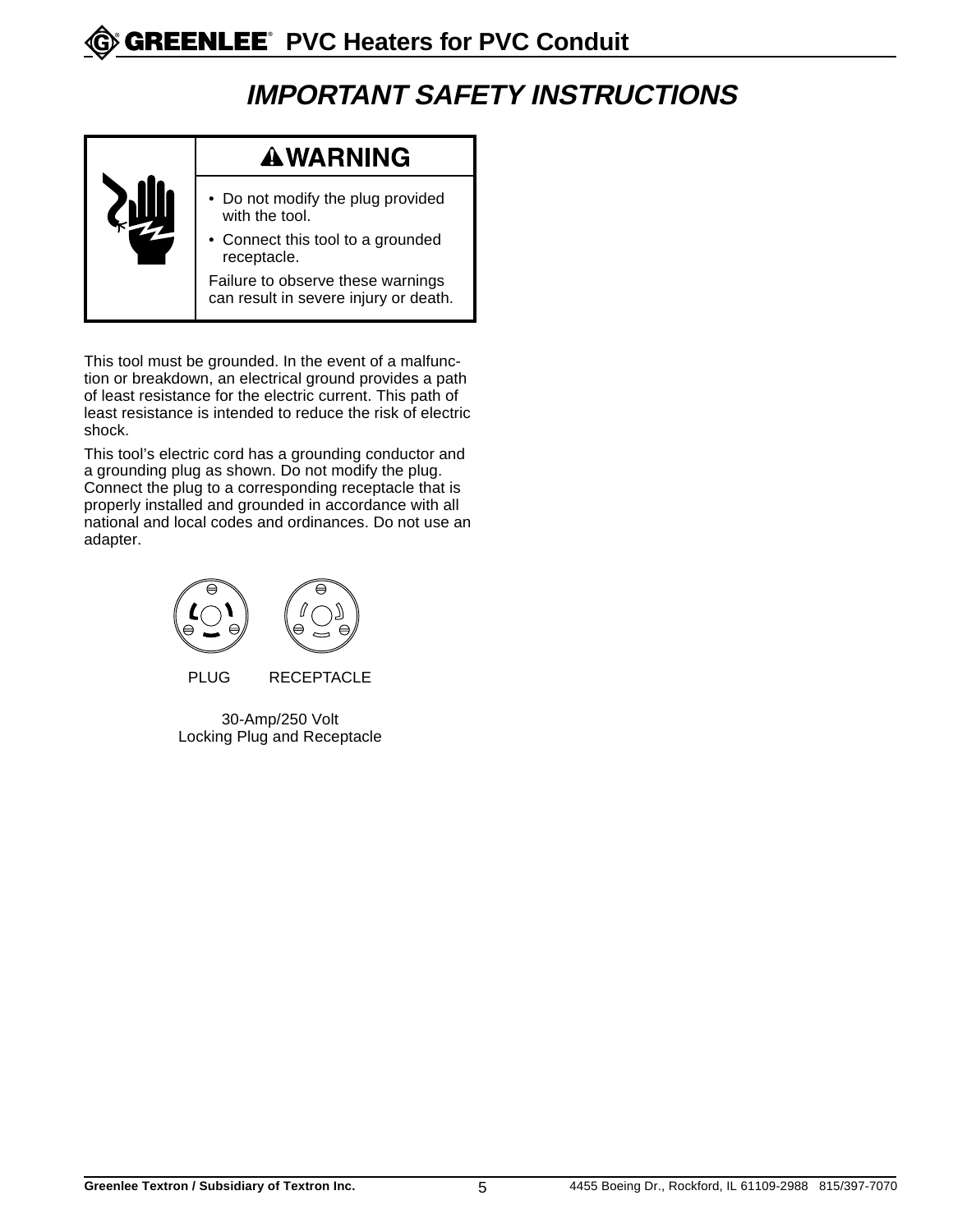#### **Identification**



#### **Specifications**

| Capacity:    |  |
|--------------|--|
|              |  |
|              |  |
|              |  |
| Mass/Weight: |  |
|              |  |
|              |  |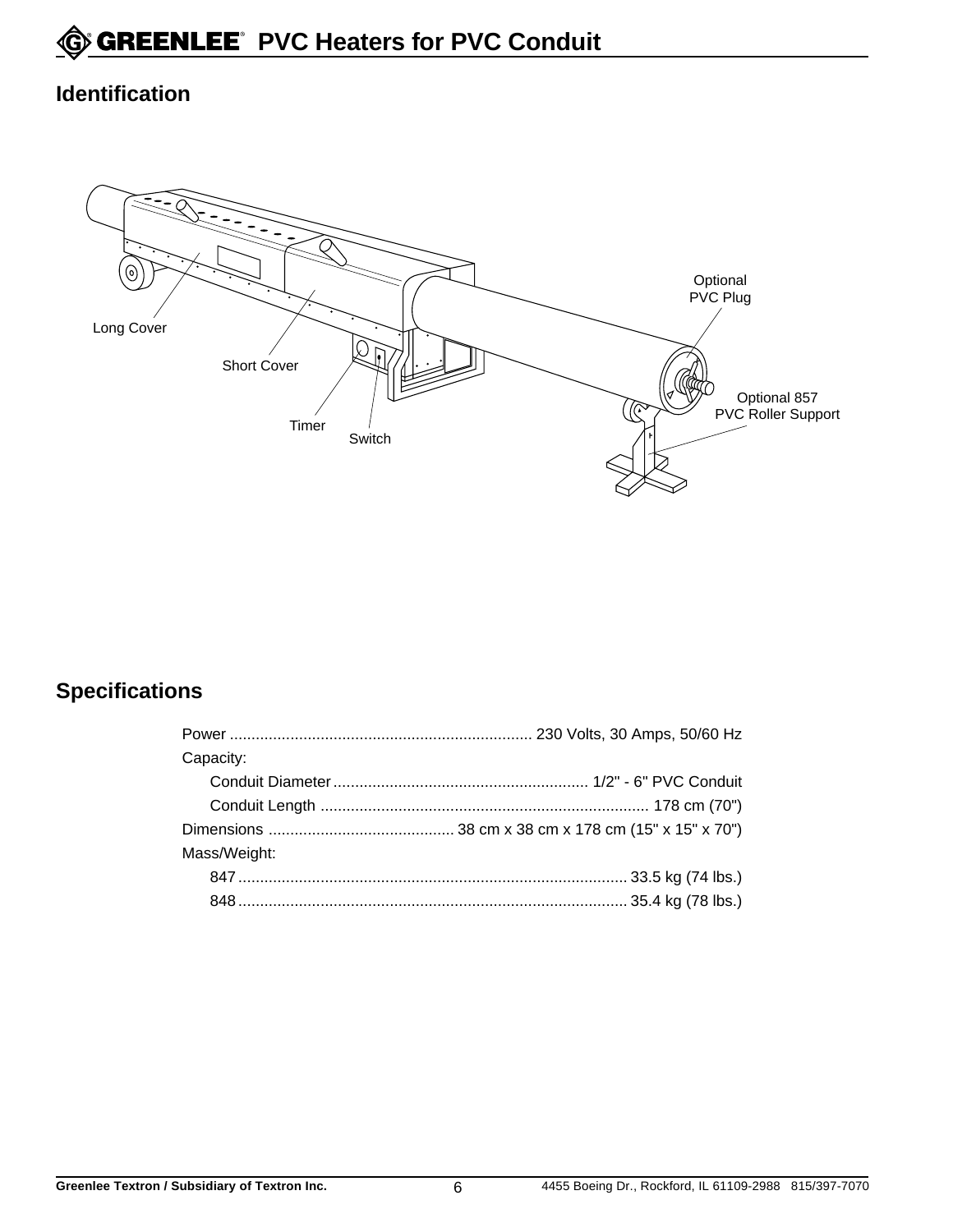#### **Operation**

See the Exploded View. Remove the handles from the inside of the PVC heater and attach them to the covers.

When bending 2" or larger conduit, Greenlee recommends using 859-series PVC plugs. Install one plug in each end of the conduit and tighten the wing nut until the conduit is sealed. Remove the plugs after the PVC has cooled.

- 1. Place the heater on a firm, flat surface.
- 2. Plug the cord in. Turn the heater ON. The pilot light will illuminate. Preheat the unit by setting the timer for eight minutes.

Notes:

- On the 848, the rollers will begin to rotate.
- The timer will not turn the heater OFF.
- 3. After preheating the PVC heater, refer to the chart on the rear of the heater for the approximate conduit heating time. Set the timer.
- 4. Place the conduit on the rollers and close the cover over the section of conduit to be bent. Leave the cover open over any section that is to remain straight. This will prevent heating and deforming the straight section.

Note: If using model 847, rotate the conduit by hand.

- 5. After the timer rings, check the PVC by lifting it at one end. When the PVC is flexible, open the covers and remove the conduit.
- 6. Place the PVC on a flat surface. Form the bend by hand. Allow the PVC to cool or set the bend by applying cool water with a sponge or rag.

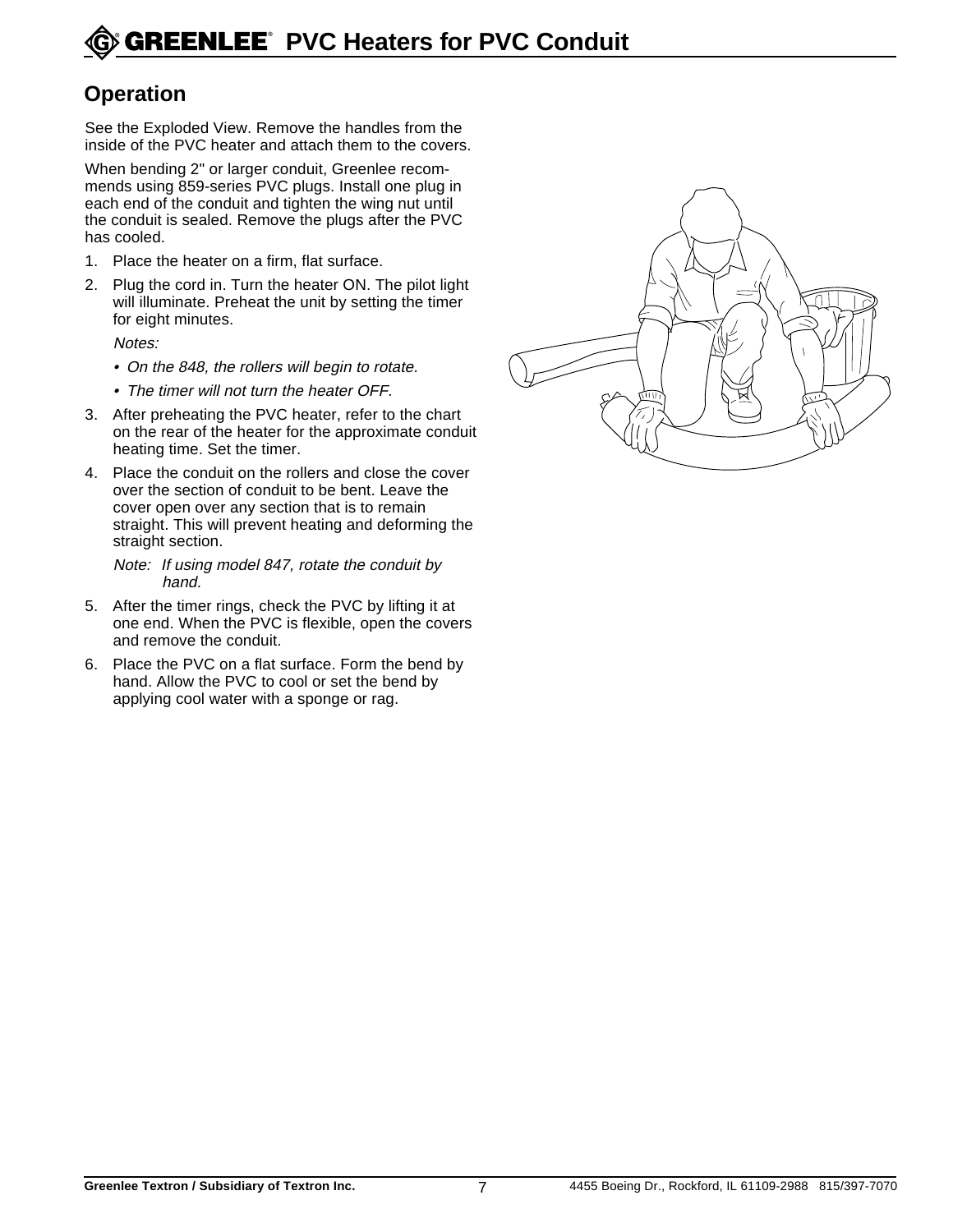

#### **Troubleshooting**

| <b>PROBLEM</b>                 | PROBABLE CAUSE                 | PROBABLE REMEDY                                                                                                                                                                                                      |
|--------------------------------|--------------------------------|----------------------------------------------------------------------------------------------------------------------------------------------------------------------------------------------------------------------|
| Heater does not heat up.       | No power at supply circuit.    | Check power supply with a voltmeter.<br>Verify that the circuit has the<br>appropriate voltage and current<br>rating. See the Specifications section<br>of this manual.                                              |
|                                | Switch is faulty.              | Disconnect power. Turn the power<br>switch to the ON position. Check<br>continuity between:<br>• terminals 1 and 2<br>• terminals 3 and 4<br>Replace the switch if either terminal<br>pair does not have continuity. |
|                                | Heating element is faulty.     | Disconnect power. Disconnect<br>terminals A and B. Check continuity<br>between terminals A and B. Replace<br>the heating element if this terminal<br>pair does not have continuity.                                  |
| Pilot light does not light up. | Pilot light is faulty.         | Disconnect power. Check continuity<br>between terminals 5 and 6. Replace<br>pilot light if this terminal pair does not<br>have continuity.                                                                           |
| Motor does not operate.        | Motor is faulty.               | Disconnect power. Check continuity<br>between terminals 7 and 8. Replace<br>motor if this terminal pair does not<br>have continuity.                                                                                 |
| Rollers do not operate.        | Drive chain binding or broken. | Replace drive chain.                                                                                                                                                                                                 |
|                                | Drive sprocket is loose.       | Tighten or replace drive sprocket set<br>screws.                                                                                                                                                                     |
|                                |                                |                                                                                                                                                                                                                      |
|                                |                                |                                                                                                                                                                                                                      |
|                                |                                |                                                                                                                                                                                                                      |
|                                |                                |                                                                                                                                                                                                                      |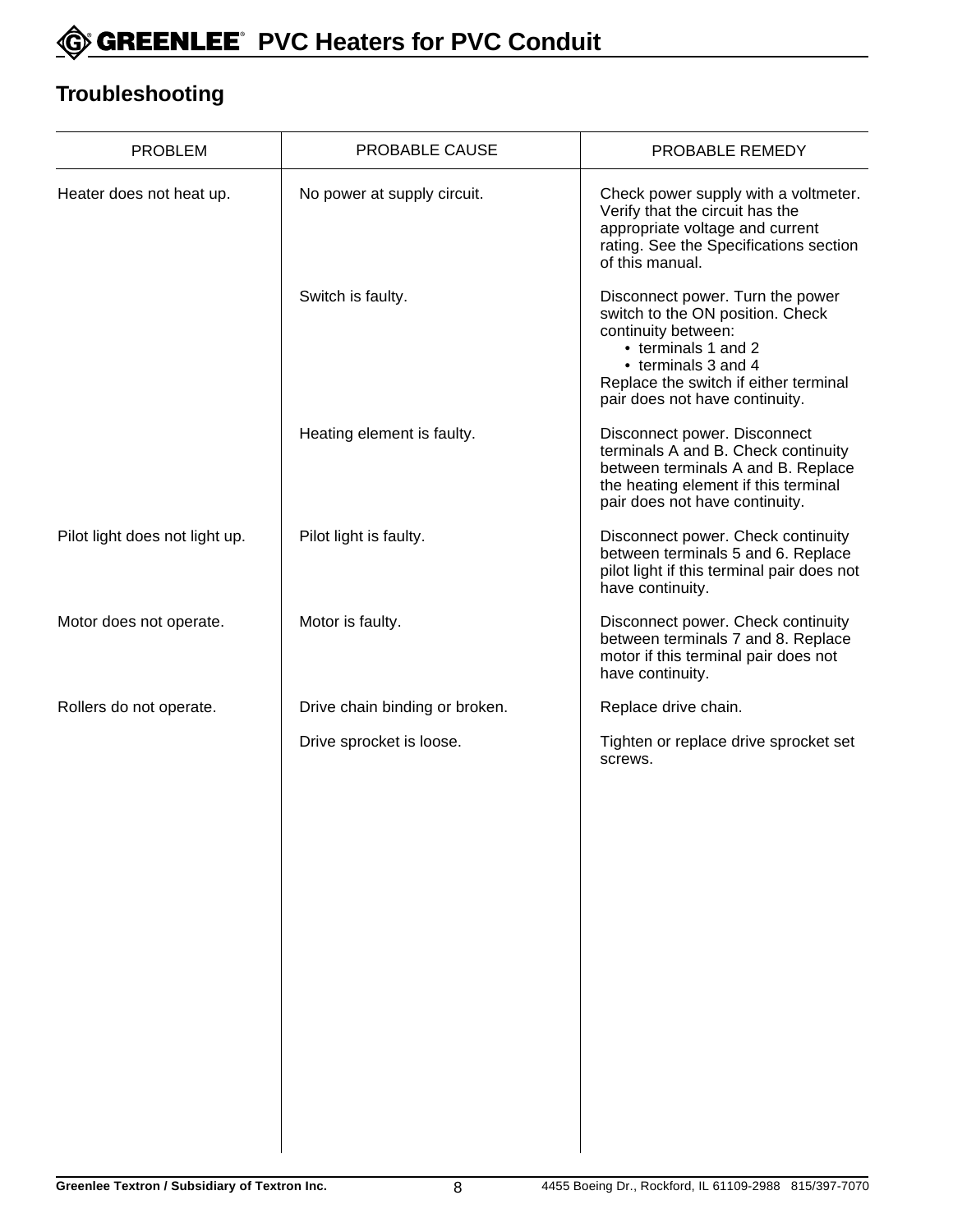#### **Wiring Diagram**

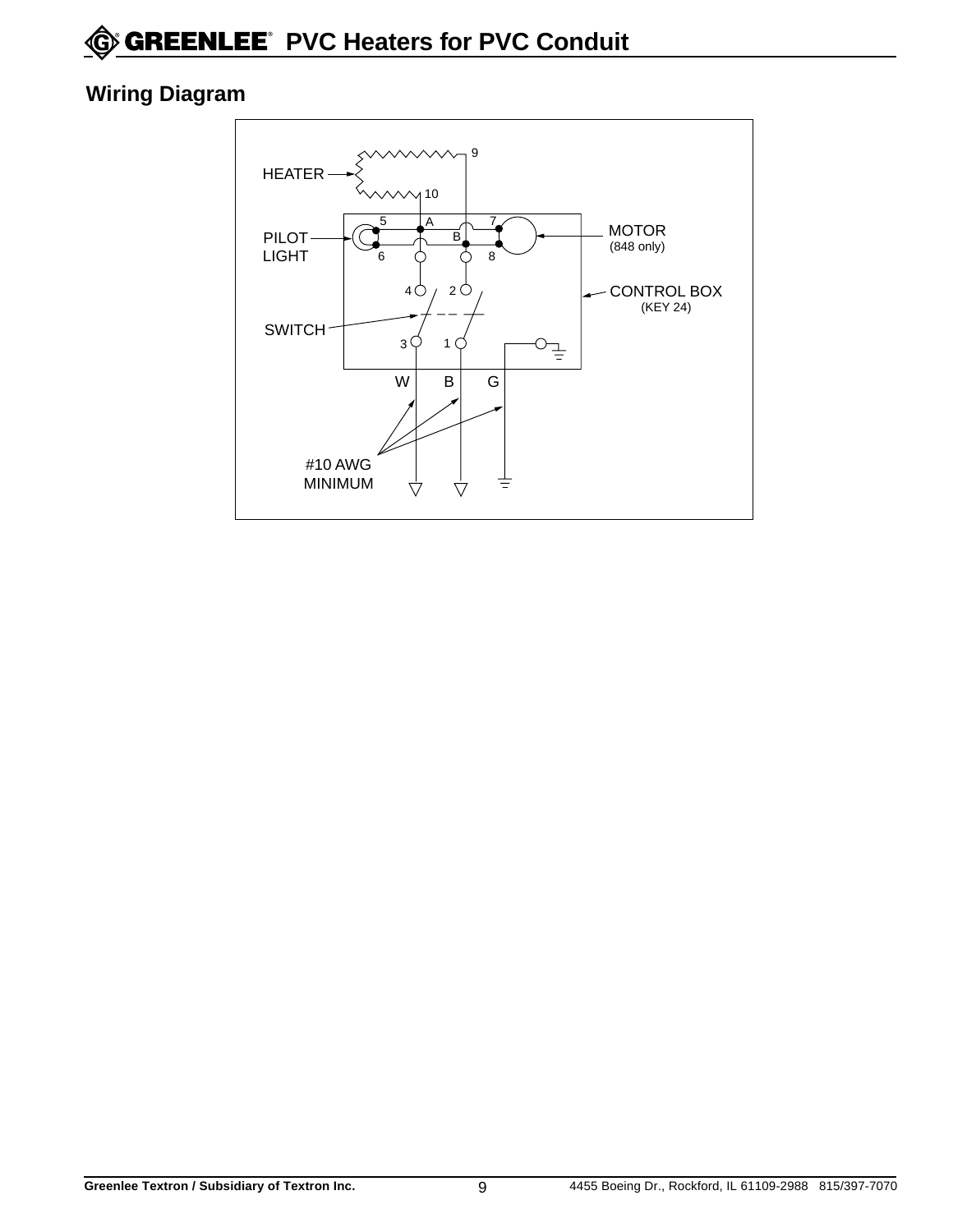# **C** GREENLEE<sup>®</sup> PVC Heaters for PVC Conduit

#### **Exploded View**

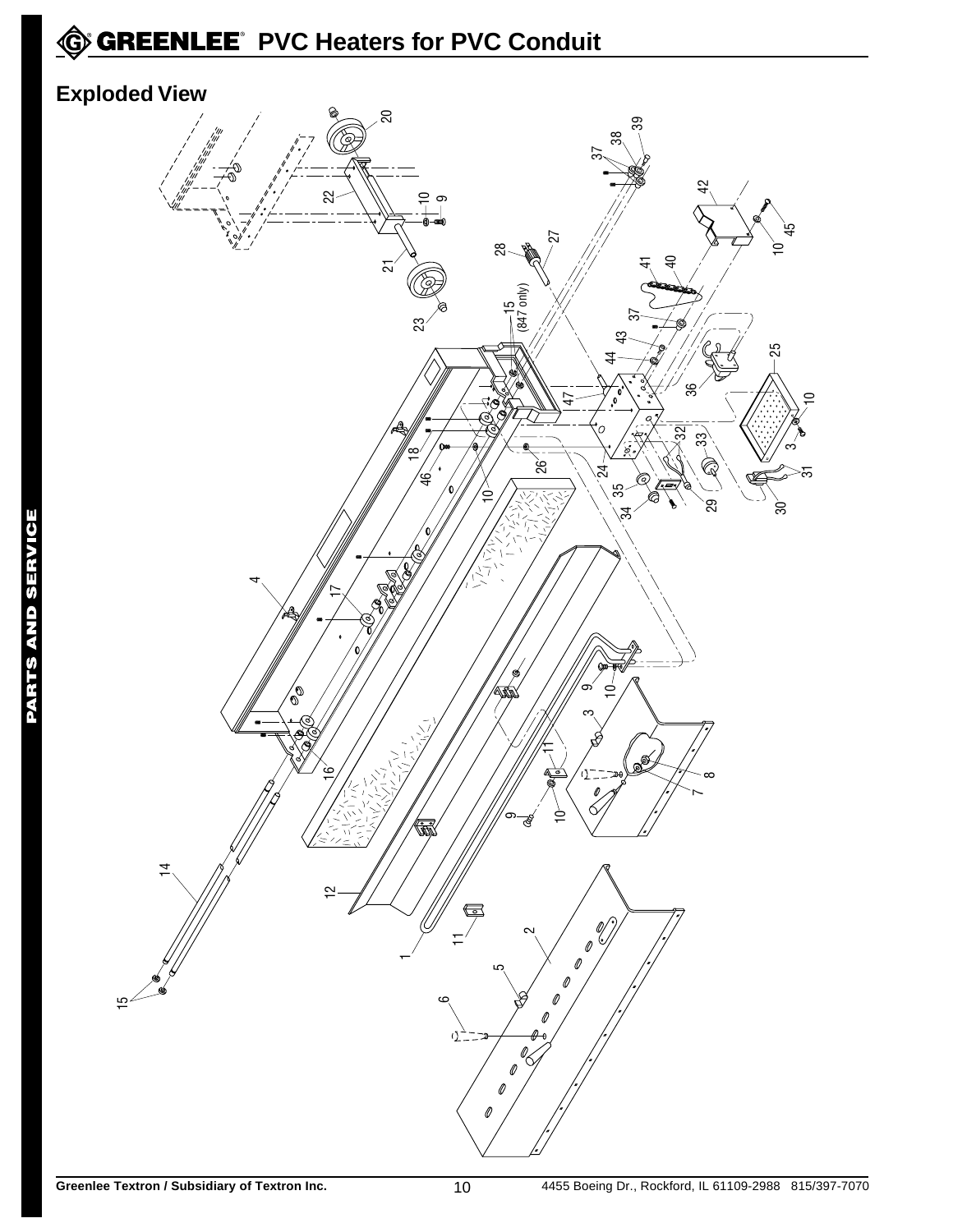#### **Parts List**

| 1  | 503 0908.0   |                                                       |
|----|--------------|-------------------------------------------------------|
| 2  | 503 0890.4   |                                                       |
| 3  | 503 0891.2   |                                                       |
| 4  | 905 3295.3   |                                                       |
| 5  | 905 3305.4   |                                                       |
| 6  | 905 3300.3   |                                                       |
| 7  | 905 0506.9   |                                                       |
| 8  | 905 0639.1   |                                                       |
| 9  | 905 0717.7   | Screw, Machine #10 - 24 x .500 Round Head  12         |
| 10 | 905 0750.9   | Washer, Lock, .200 x .373 x .023 Internal Tooth  16   |
| 11 | 503 0901.3   |                                                       |
| 12 | 503 0982.0   |                                                       |
| 14 | 503 0903.0   |                                                       |
| 15 | 905 1773.3   | Retaining Ring, .312 Truarc #5100-S-PP  4             |
| 16 | 905 3292.9   |                                                       |
| 17 | 503 0902.1   |                                                       |
| 18 | 905 2400.4   |                                                       |
| 20 | 905 3296.1   |                                                       |
| 21 | 503 0907.2   |                                                       |
| 22 | 503 0898.0   |                                                       |
| 23 | 905 2265.6   |                                                       |
| 24 | 503 0875.0   |                                                       |
| 25 | 503 0905.6   |                                                       |
| 26 | 503 0904.8   |                                                       |
| 27 | 503 0877.7   |                                                       |
| 28 | 918 6093.8   |                                                       |
| 29 | 918 6091.1   |                                                       |
| 30 | 918 6090.3   |                                                       |
| 31 | 503 0879.3   |                                                       |
| 32 | 503 0878.5   |                                                       |
| 33 | 905 3288.0   |                                                       |
| 34 | 905 3290.2   |                                                       |
| 35 | 905 3289.9   |                                                       |
| 36 | 503 0876.9 + |                                                       |
| 37 | 905 3285.6 + |                                                       |
| 38 | 503 0971.4 + |                                                       |
| 39 | 905 3291.0 + |                                                       |
| 40 | 503 0909.9 + |                                                       |
| 41 | 905 3311.9 + |                                                       |
| 42 | 503 0974.9   |                                                       |
| 43 | 905 0704.5 + | Screw, Machine, #10 - 32 x 3/8 Round Head  4          |
| 44 | 905 3468.9 + |                                                       |
| 45 | 905 1533.1   | Screw, Machine, #10 - 24 x 1.500 Round Head  2        |
| 46 | 905 3293.7   | Screw, Machine, #10 - 24 x 1.00 Slotted Round Head  4 |
| 47 | 918 5885.2   |                                                       |
|    |              |                                                       |

† Model 848 Only

| Decals and Conversion Kit: |                                                                               |  |
|----------------------------|-------------------------------------------------------------------------------|--|
| 502 8005.8                 |                                                                               |  |
| 503 0973.0                 |                                                                               |  |
| 503 0392.9                 |                                                                               |  |
| 503 1089.5                 |                                                                               |  |
| 503 1092.5                 | Conversion Kit (Convert an 847 into an 848; includes all items marked with †) |  |